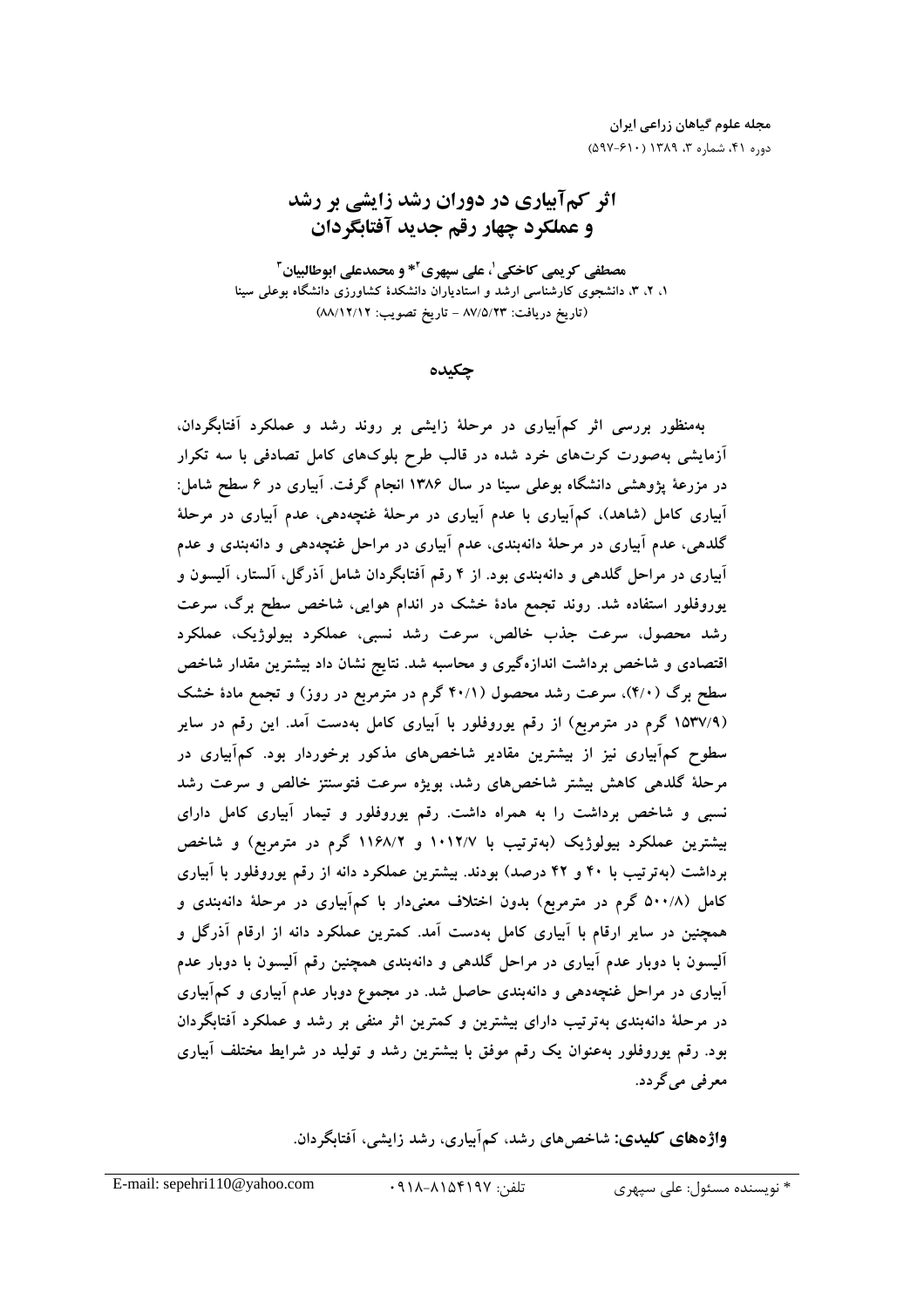Turner & Sobrado (1987) اظهار داشتند كمبود آب وزن خشک برگ، ساقه و ریشه را در آفتابگردان کاهش می دهد و باعث کاهش مقدار تجمع مادهٔ خشک و کند شدن روند رشد مے گردد. در این خصوص کاهش سرعت حذب خالص و افزایش شیب کاهشی سرعت رشد نسب*ی* قابل توجه است (Karimzadeh-asl et al., 2004). به اظهار .Fereres et al (1986)، در اثر تنش كمبود آب، سطح برگ أفتابگردان بهسرعت كاهش مىيابد و تأثير .<br>منفی بر عملکرد دانه دارد. به گفتهٔ Mazaheri Laghab .et al (2001) تنش كمبود آب ضمن كاهش سطح برگ و بنری زود<sub>ن</sub>س، افت عملکرد دانه را باعث مے شود. همچنین Cox & Jollief (1986) در آزمایش دو سالهای د روی آفتابگردان دریافتند عملکرد دانه در شرایط دیم .<br>نسبت به شرایط آبیاری آفتابگردان ۵۱ درصد و برای شرایط آبیاری محدود ۲۰ درصد کاهش مییابد. در بین مراحل رشد، .Göksoy et al (2004) و نيز .Karam et al (2007) مرحلهٔ گلدهی را مرحلهٔ حساس رشد آفتابگردان به کمیود آب دانستهاند.

در گزارش .Karam et al (2007) عملكرد دانه با کمآبیاری در اوایل و اواسط گلدهی ۲۵ و ۱۴ درصد ۔<br>کاهش یافت. اما یا کہآبیاری در اوایل تشکیل دانه ۔<br>کاهشے در این فاکتور مشاهده نشد. آنها کمترین .<br>تحمع نقابی مادهٔ خشک در زمان برداشت را در تیمار ۔<br>کہآبیاری اوایل گلدھی و سپس اواسط گلدھی عنوان .<br>نموده و کمآییاری در اوایل تشکیل دانه را بر این فاکتور .<br>به تأثیر ادانستند. کاهش شاخص برداشت بر اثر تنش كمبود آب توسط .Richards et al (2002) و Soriano et Karam et al. كزارش شد. در حالي كه Karam et al. (2007) تغییر معنی داری را در شاخص برداشت مشاهده نک دند.

.<br>با توجه به اهمیت آب آبیاری در کشت تابستانه گیاهان، کمپود آب در این زمان و نباز سایر محصولات زراعی به أب، اعمال کمآبیاری از طریق عدم أبیاری در مراحلی از رشد زایش*ی* که مرتواند حساسیت کمتری به کمیود آب داشته باشد از اهمیت خاصی برخوردار است. پژوهش حاضر به بررسی عکسالعمل ارقام جدید .<br>آفتابگردان به تنش کمیود آب در شرایط کم آبیاری آخر فصل پرداخته است.

#### مقدمه

کشور ایران از نظر اقلیمه ردر مناطق خشک و نیمه خشک حهان واقع شده و آب مورد نیاز گیاهان زراعی به علت كمبود نزولات آسماني و توزيع نامتناسب آن عمدتاً ا: طريق أيباري تأمين مرشود. محدوديت منابع أب د. این مناطق موجب گردیده که آب بهعنوان مهمترین .<br>نهاده تولید تلقی شود & Sepaskhah) کمآبیاری<sup>۱</sup> یک راهبرد برای Khajehabdollahi, 2005) تولید بایدار محصولات کشاهرزی در شرایط کمبود آب .<br>است، به نحوی که حد محا: کاهش مصرف آب و .<br>عملکرد در واحد سطح تعیین مرشود. گرجه با اعمال كمآبياري تا حدودي گياه تحت تنش آبي قرار ميگيرد .<br>ولي با تنظيم مراحل آبياري و بهينهسازي مرتوان از واحد حجم أب حداكثر استفاده را به عمل أورد (English, 1990; English & Raja, 1996; Kirda et .al., 1999; Kirnak et al., 2002)

اصولاً گیاهانی که برای کمآبیاری انتخاب مرشوند باسته مقاوم به تنش کمبود آب بوده و اثرات آن بر . شد و عملکرد د. مراحل مختلف . شد به دق*ت* مورد بررسي قرار گيرد (Göksoy et al., 2004). آفتابگردان (*Helianthus annuus* L.) بەعنوان یکی از چھار گیاہ مهم زراعی تأمین کنندهٔ روغن و پروتئین ,Fageria) .<br>(1992 گرچه یک گیاه بسیار متحمل به خشکی نیست <sub>ولس</sub> معمولاً د<sub>ار</sub> مناطق خشک، حابہ که سایر محصولات به شدت از کمیود آب آسیب م*ی بی*نند اغلب تولید رضايت بخشى دارد (Stone et al., 2002). توانائى .<br>آفتایگ دان در تحمل دوروها*ی* کوتاه تنش کمپود آب با ۔<br>کاهش عملکرد در حد قابل قبول یک خصوصیت .<br>ارزشمند در مناطق خشک محسوب مرشود Talha & Osman (Hattendorf et al., 1988). به بيان (1975)، آفتابگردان ۲۵ روز بعد از کاشت و مراحل اوليهٔ به ساقه رفتن نسبت به مراجل رشد سربع، گلدهی و , سیدگی به تنش کمبود آب حساسیت بیشتری دارد.

به گزارش Morizet & Merrien (1990) تجمع مادة .<br>خشک در آفتابگردان نسبت به محصولات دیگر کمتر .<br>تحت تأثير تنش كمبود آب قار مرگدد. از طافي

 $\overline{a}$ 

<sup>1.</sup> Deficit irrigation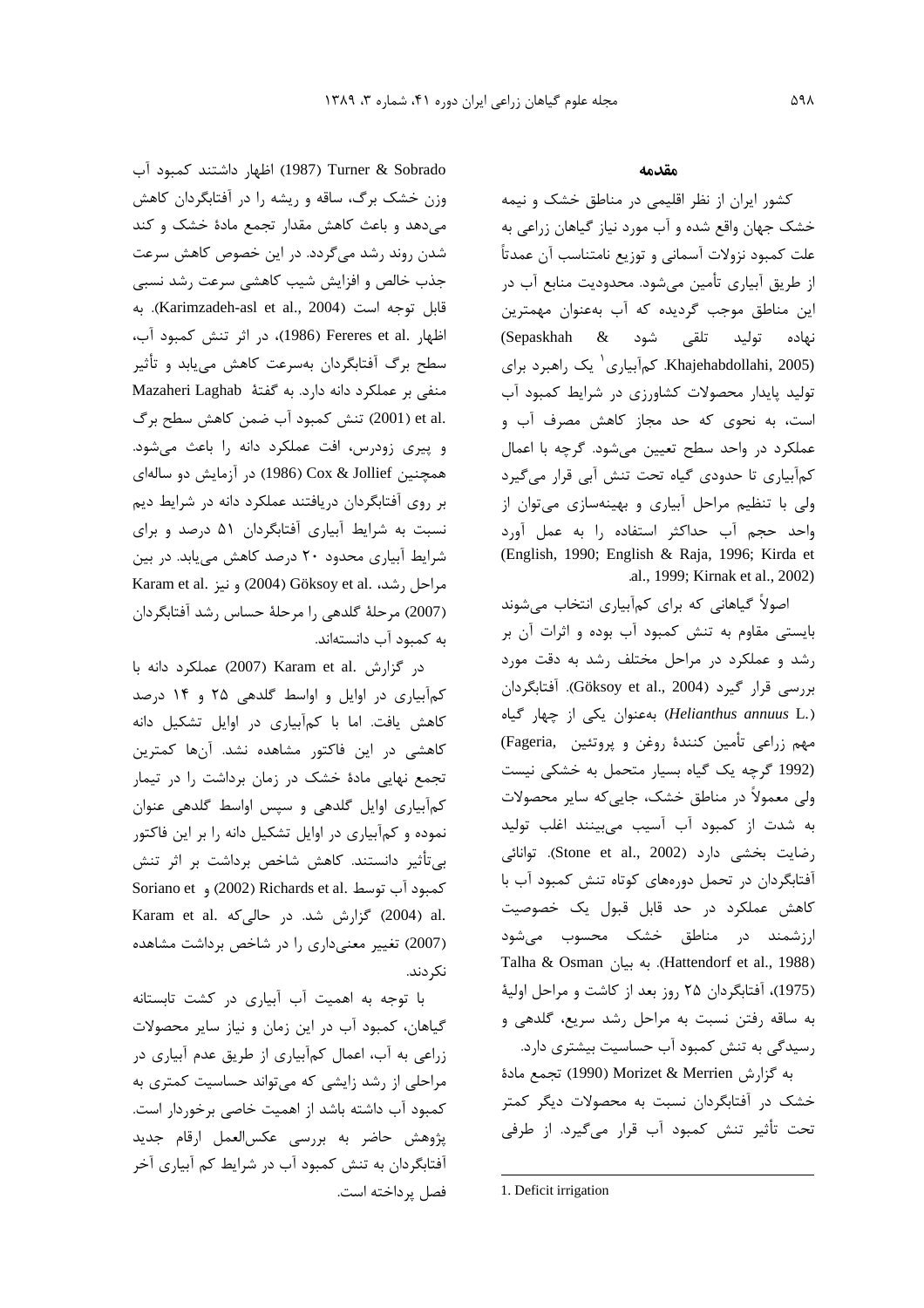با تعیین تبخیر و تعرق گیاه مرجع (ET<sub>o</sub>) به روش فائو-پنمن مونتیث و ضرایب گیاهی (Kc) در مراحل مختلف رشد، نیاز آبی گیاه (ETcrop) در منطقه مورد آزمایش از رابطهٔ ۱ تعیین شده (Allen et al., 1998) و سپس با در نظر گرفتن بارندگی مؤثر، راندمان آبیاری (۶۰ درصد) و ۴۵ درصد تخلیهٔ مجاز رطوبتی در منطقه توسعة ريشه برآورده شد .Doorenbos & Kassam  $:1979$ 

$$
ET_{Crop} = K_c \times ET_o
$$
 (1)

آبیاری با استفاده از لولهٔ پلیاتیلن انجام و مقدار آب مصرفی در هر بار آبیاری با استفاده از کنتور کنترل گردید. تمام تیمارهای آزمایشی در دوران رشد رویشی تا مرحلهٔ غنچهدهی از آبیاری یکنواخت برخوردار بودند. بهمنظور تعيين مراحل فنولوژيک و روند شاخصهاى رشد شامل شاخص سطح برگ، سرعت رشد محصول، سرعت جذب خالص، سرعت رشد نسبی و تجمع مادهٔ خشک از درجه-روزهای رشد<sup>۵</sup> استفاده گردید. درجه-روز رشد (GDD) با استفاده از معادله (۲) محاسبه شد:  $GDD = \frac{T_{\text{max}} + T_{\text{min}}}{2} - T_{b}$  $(5)$ 

 $T_{\text{max}}$  در معادله مذکور  $T_{\text{max}}$  حداکثر دمای روزانه با یک حد بالایی ۳۵ درجه سانتی گراد، T<sub>min</sub> حداقل دمای  $T_b$  روزانه با یک حد پایینی ۶/۷ درجه سانتی گراد و  $T_b$  نیز دمای پایه آفتابگردان معادل ۶/۷ درجه سانتیگراد است كه پايينتر از آن رشد گياه صورت نمي گيرد Kaya et) al., 2004). به منظور بررسی شاخصهای رشد، نمونهبرداری در طول فصل رشد از ۲۵ روز پس از کاشت آغاز و هر ۱۴ روز یکبار به طور منظم تکرار شد. در هر بار نمونه برداری سطح برگ توسط دستگاه اندازهگیری سطح برگ محاسبه و وزن خشک برگ و سایر اندام گیاهی پس از قرار دادن در دمای ۷۰ درجه سانتی گراد به مدت ۴۸ ساعت تعیین شد.

تعیین مراحل فنولوژیک با رسیدن ۵۰ درصد بوتههای واحد آزمایشی به مرحلهٔ مورد نظر صورت گرفت. بەمنظور تعیین عملکرد نهایی، در مرحلهٔ رسیدگی کامل از هر کرت آزمایشی، ۴ مترمربع برداشت

### مواد و روشها

این پژوهش در سال زراعی ۱۳۸۶ در مزرعهٔ تحقیقاتی دانشکدهٔ کشاورزی دانشگاه بوعلی سینا، در یک خاک لوم رسی با اسیدیته ٧/٢ اجرا شد. منطقه مورد بررسی از نظر اقلیمی جزو مناطق نیمهخشک و سرد، با میانگین بارندگی سالیانه ۳۳۳ میلی متر و متوسط درجه حرارت ۲۴ درجه سانتی گراد در گرمترین ماه سال بر اساس آمار هواشناسی ۵۵ ساله است.

عوامل مورد بررسی شامل ۶ سطح آبیاری: آبیاری کامل (I<sub>1</sub>)، کمآبیاری با عدم آبیاری در مرحلهٔ غنچەدهى (I2)، عدم آبيارى در مرحلهٔ گلدهى (I3)، عدم آبياري در مرحلهٔ دانهبندي (I4)، عدم آبياري در دو مرحلهٔ غنجهدهی و دانهبندی (I<sub>5</sub>) و عدم آبیاری در دو مرحلهٔ گلدهی و دانهبندی (I<sub>6</sub>) بود. از ۴ رقم آفتابگردان شامل آذرگل که یک هیبرید داخلی است و هیبریدهای خارجي آلستار<sup>٢</sup>، آليسون<sup>٣</sup> و يوروفلور<sup>۴</sup> استفاده شد. آزمایش بهصورت کرتهای خرد شده، در قالب طرح بلوکهای کامل تصادفی با سه تکرار انجام شد که سطوح آبیاری در کرت اصلی و ارقام در کرت فرعی قرار گر فتند.

آمادهسازی مزرعه، شامل شخم عمیق در یائیز سال قبل، شخم متوسط و دو مرحلهٔ دیسکزنی عمود بر هم در بهار و قبل از كاشت بود. هر كرت آزمايشى شامل ٨ رديف كاشت به طول ۶ متر و فاصلهٔ بين رديفها ۶۰ سانتی متر بود. فاصلهٔ کاشت روی ردیف ۲۵ سانتی متر در نظر گرفته شد. کودهای مورد نیاز بر اساس نتایج آزمایش خاک و توصیه کودی، به میزان ۲۰۰ کیلوگرم فسفات آمونيوم، ١٠٠ كيلوگرم سولفات پتاسيم و ١۵٠ کیلوگرم کود اوره در هکتار استفاده شد. تمام کودهای فسفره و پتاسه و یک سوم کود نیتروژندار قبل از کاشت و مابقی آن در مرحلهٔ ۶ تا ۷ برگی به خاک اضافه شد. تمام کرتها عاری از آفت و بیماری بوده و کنترل علفهای هرز بهطور کامل طی ۲ مرحله در دورهٔ رشد رویشی با دست انجام شد.

<sup>5.</sup> Growth degree days

<sup>1.</sup> Full irrigation

<sup>2.</sup> Allstar

<sup>3.</sup> Alison

<sup>4.</sup> Euroflor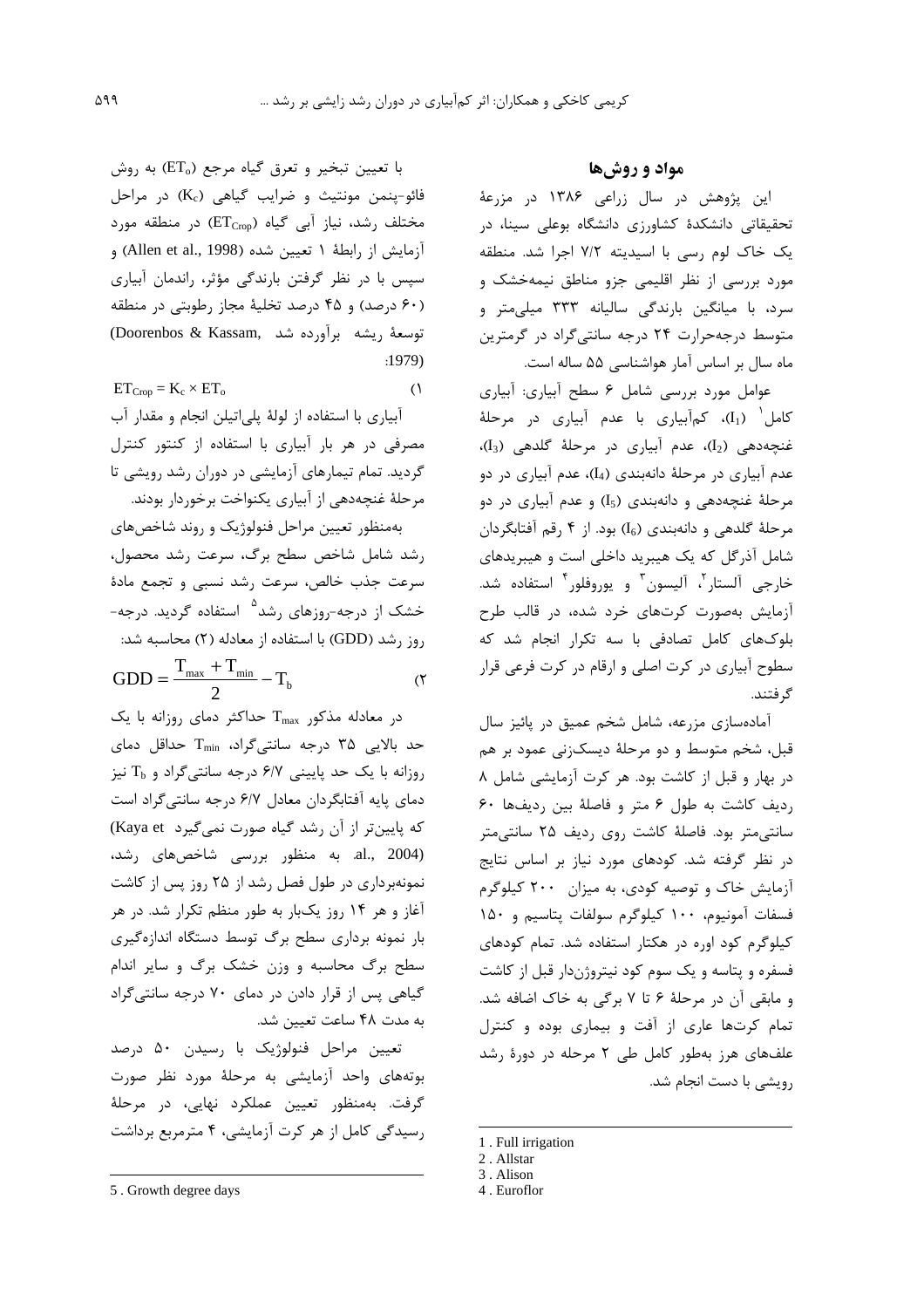و عملک د سولوژیک شامل وزن خشک تمام اندامهای بالای سطح خاک و عملکرد اقتصادی پس از رسیدن . طوبت دانهها به ۱۴ د.صد محاسبه شد. .وند تحمع مادهٔ خشک $^{'}$  (TDW) برحسب گرم در مترمربع، سرعت ، شد نسبی آ ${\rm (RGR)}$  برحسب گرم بر گرم در روز،  $^{\mathsf{f}}$ شاخص سطح برگ $^{\mathsf{T}}$  (LAI)، سرعت جذب خالص (NAR) برحسب گرم در مترمربع در روز و بالاخره سرعت رشد محصول $\rm (CGR) \, {}^{\rm o}$  برحسب گرم در مترمربع Hunt, ) مترمربع در روز از معادلات ٣ تا ٧ به دست آمد :(1990

$$
TDW = Exp(a + bx + cx^{2})
$$
 (7)

$$
RGR = Exp(a + bx + cx^{2}) \times (b + 2cx) \quad (*)
$$

$$
LAI = Exp(a' + b'x + c'x2)
$$

[ ] <sup>2</sup> Exp (a a ) (b b )x (c c )x NAR (b 2cx) − ′ + − ′ + − ′ = + ×

$$
CGR = NAR \times LAI
$$
 (Y)

 $\alpha$ در این روابط x همان GDD یا درجه-روز رشد c  $\int_0^\infty$ همچنین a، ^a، d، ^d، c، و ^c ضرایب معادله که به روش حداقل مربعات بهدست آمده است. شاخص برداشت<sup>۲</sup> (HI) از معادله ٨ به دست آمد (Gardner et al., 1985):

$$
HI = \frac{EY}{BY} \times 100
$$

در این رابطه، EY عملکرد اقتصادی $\rm{BY}$  و BY عملکرد عملک د بیولوژیک<sup>^</sup> است. تحزیههای آماری و همچنین محاسبه شاخص های , شد با استفاده از نرمافزارهای  $\mathsf{SAS}$ 

(SAS Institute Inc., 1996) و Excel انجام شد. مقايسه

- 1. Total dry weight accumulation
- 2. Relative growth rate
- 3. Leaf area index

 $\overline{a}$ 

- 4. Net assimilation rate
- 5. Crop growth rate
- 6. Harvest index
- 7. Economic yield
- 8. Biological yield 9. Statistical analysis system

مبانگین دادهها با آزمون جند دامنهای دانکن در سطح ۵ د, صد صورت گرفت.

# نتايج و بحث

### شاخص سطح برگ

.<br>شاخص سطح برگ نسبت سطح برگ به سطح زمین اشغال شده توسط گیاه است که با گذشت زمان، به .<br>دليل توليد برگهاي حديد و افزايش سطح هر برگ افزایش مییابد. شاخص سطح برگ پس از رسیدن به حد معینی کاهش میبابد که بسته به رقم و شرایط محيطي متفاوت است (Hunt, 1990). حداكثر شاخص سطح برگ (LAI<sub>max</sub>) در همه تیمارها در زمان گلدهی حاصل شد (شکل ۱).

سن أرقام، سطوح أساري و إثرات متقابل أن ها در .<br>خصوص حداکثر شاخص سطح برگ اختلاف معنے دار در سطح ۱ درصد وجود داشت (حدول ۱). بیشترین مقادیر از رقم یوروفلور در همهٔ سطوح آبیاری و به I $\rm{IAI_{max}}$ ترتیب با شاخص سطح برگ ۴/۰۰ در آبیاری کامل و سي از آن ٣/٩٠ با عدم آبياري در مرحلهٔ دانهيندي، مرحلهٔ گلدهی و مراحل گلدهی و دانهبندی و سپس ٣/۶٠ با عدم آبياري در مرحلة غنچهدهي و مراحل .<br>غنجهدهي و دانهيندي بهدست آمد (حدول ٢). كمترين مقادیر نیز متعلق به رقم آلیسون در همه سطوح آبیاری و بهترتیب با شاخص سطح برگ ۲/۶۰ در آبیاری کامل و ۲/۲۰ با عدم آبياري د. مرحلهٔ دانهيند*ي،* مرحلهٔ گلدهي .<br>و مراحل گلدهی و دانهبندی و سپس ۱/۹۰ با عدم آبیاری در مرحلهٔ غنچهدهی و مراحل غنچهدهی و دانەىندى بەدست آمد.

نتايج نشان مے دهد ارقام بوروفلور و آلیسون در همه شرایط بهترتیب از بیشترین و کمترین شاخص سطح د گ دخوردار مے باشند. ضمن اینکه اعمال کمآبیاری در مرحلهٔ غنچهدهی بیشترین تأثیر منفی را بر حداکثر شاخص سطح برگ دارد. به گزارش Soriano et al. (2004)، گیاهان آفتابگردان در شرایط آبیاری کامل .<br>نسبت به شرایط کمبود آب، فرصت کافی را برای به دست آوردن حداکثر سطح برگ خود دارند.

یس از پایان مرحلهٔ گلدهی شاخص سطح برگ در همه تيمارها كاهش يافت. علت كاهش سطح برگ يس از *گ*لدهی توسط Rawson & (1979)، Rawson k1 !L (1994) Flénet et al. " (1980) Constable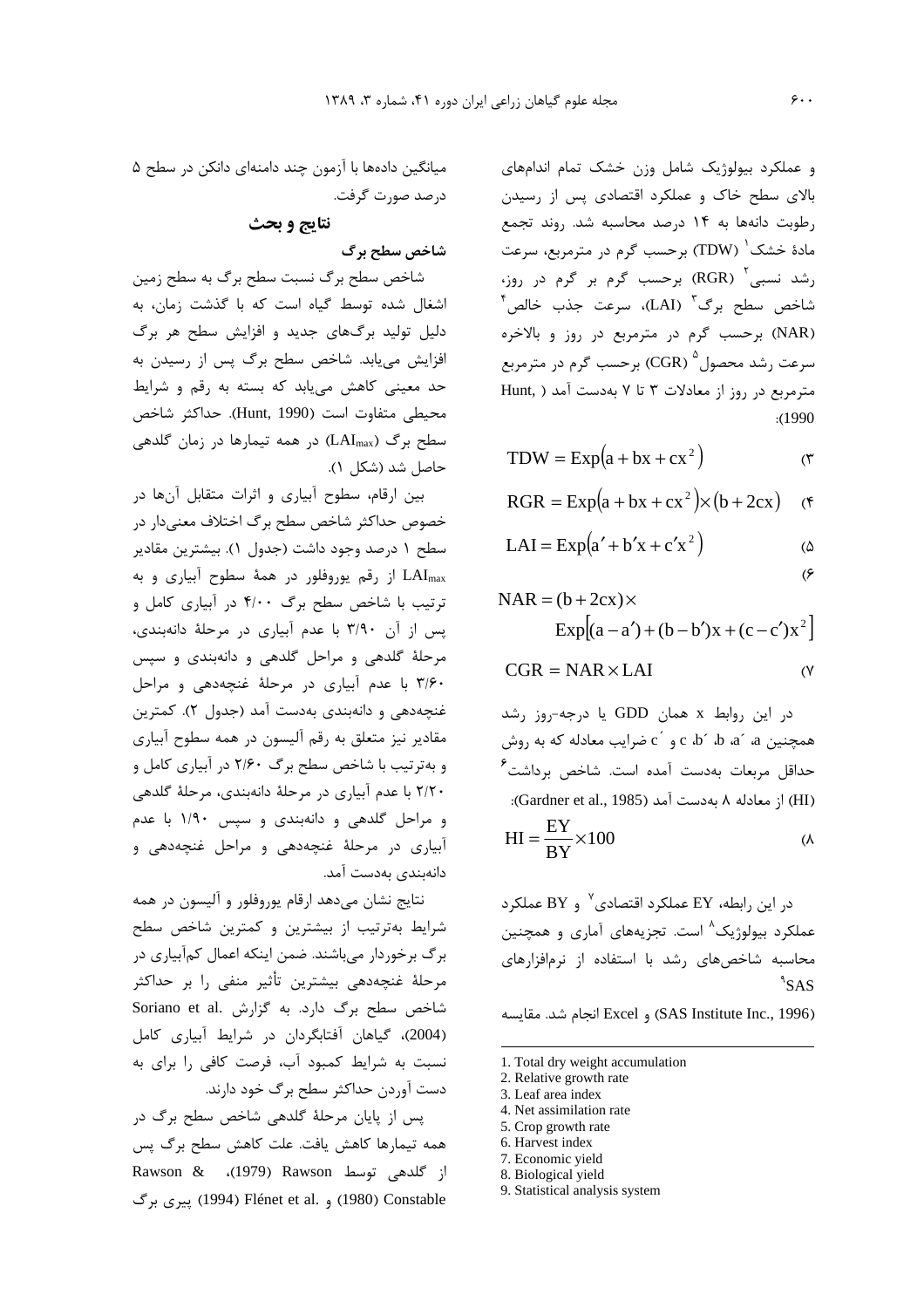عنوان شده و Andrade & Andrade (1994) همچنین Andrade (1995) تخصیص انرژی و عناصر در دسترس به دانه را دلیل آن دانستند. شب کاهش شاخص سطح د گ در تیمارهای کمآبیاری بویژه دو بار عدم آبیاری، .<br>نسبت به شاهد افزایش نشان داد (شکل ۱) که علت آن .<br>تأثیر تنش کمبود آب ناشے از اعمال کمآبیاری پر بیری زودرس و ریزش برگ@ای پایین گیاه است. در این رابطه .<br>2004) Karimzadeh-asl et al. اثر كمبود آب بر

شاخص سطح برگ را به ریزش برگها و کاهش سطح برگ نسبت دادند. گزارش Rawson & Turner (1982) .<br>نشان داد که تعداد برگ د<sub>ر</sub> آفتابگردانهای تحت تنش کمبود آب کمتر از ارقام بدون تنش بوده و اگر کمبود آب ادامه یابد برگهای پایینی ریزش پیدا میکند. همچنین .Fereres et al (1986) نشان دادند که شاخص سطح برگ در شرایط تنش در مرحلهٔ بین ظهور گل تا . سیدگی فت بولوژیک کاهش می باید.



شکل ۱- روند تعییرات شاخص سطح بر ک با روزهای بعد از کاشت و درجه-روز رشد در تیمارهای مختلف آبیاری و ارقام اقتابگردان (آدر کل: صحب الستار: صلص، الیسون: صفص و یوروفلور: صلص).

جدول ١- تجزيه واريانس حداكثر تجمع مادهٔ خشک (TDW<sub>max</sub>)، حداكثر شاخص سطح برگ (LAI<sub>max</sub>)، حداكثر سرعت رشد محصول (CGR<sub>max)</sub>، عملکرد بیولوژیک (BY)، عملکرد دانه (EY) و شاخص برداشت (HI)

|                                              |                                 | ميانگين مربعات                                                 |                                   |                                                 |                                                                  | درجه آزادى | منابع تغيير         |
|----------------------------------------------|---------------------------------|----------------------------------------------------------------|-----------------------------------|-------------------------------------------------|------------------------------------------------------------------|------------|---------------------|
| HI                                           | EY                              | BY                                                             | $CGR_{max}$                       | $LAI_{max}$                                     | $TDW_{max}$                                                      |            |                     |
| $\cdot/\cdot\cdot\tau^{**}$                  | $\gamma \gamma \gamma \gamma^*$ | $\Delta$ F9 $\Delta$ F/ $\cdot$ )                              | $\cdot$ /۲۷ <sup>**</sup>         | $\overline{\cdot}$ /۳ $\overline{Y}^{\ast\ast}$ | 955.77                                                           |            | تكرار               |
| $\cdot/\cdot\cdot\Delta1$ <sup>**</sup>      | $\lambda$ 149 $V/\lambda$ **    | $\mathsf{r}\mathsf{r}\mathsf{r}\mathsf{s}\mathsf{r}\mathsf{r}$ | $Y\Lambda/Y^{\ast\ast}$           | $\cdot$ /۴۳ $*$                                 | $\mathbf{r}\mathbf{r}\mathbf{r}\cdots\mathbf{r}/\mathbf{q}^{**}$ | ۵          | آبياري              |
| $\cdot$ / $\cdot$ $\cdot$ \                  | $\Delta Y$ $1/\Lambda$          | $Y \cdot Y \cdot / YY$                                         | $\cdot$ / $\cdot$ \               | $\cdot$   $\cdot$ \                             | fV/9                                                             | ١.         | خطاي فرعى           |
| $\cdot/\cdot\cdot$ \r <sup>**</sup>          | $YY\Delta Yf/\cdot$             | 118481/88**                                                    | $Y1Y/Y$ **                        | 9/15                                            | $Y\Lambda\Lambda$ ۴۳ $\cdot$ / $\Lambda$ **                      | ٣          | رقم                 |
| $\cdot/\cdots\gamma^{\mathbf{n}.\mathbf{s}}$ | 1515                            | $Y \rightarrow Y / \Upsilon \setminus$ <sup>n.s</sup>          | $\mathbf{y}/\mathbf{y}$           | $\cdot/\cdot$ $\zeta^{**}$                      | $F\Delta\Delta\mathcal{H}/\gamma^*$                              | ۱۵         | آبیاری × رقم        |
| $\cdot/\cdots$ ۳                             | 5577                            | 500.100                                                        | $\cdot$ / $\cdot$ $\cdot$ $\cdot$ | $\cdot$   $\cdot$ \                             | $Y \rightarrow Y$                                                | ۳۶         | خطای اصلی           |
| Y/YY                                         | 9/9                             | $\lambda$ / $\lambda$                                          | $f(\cdot)$                        | $\Upsilon/\Lambda$                              | 5/77                                                             |            | ضريب تغييرات (درصد) |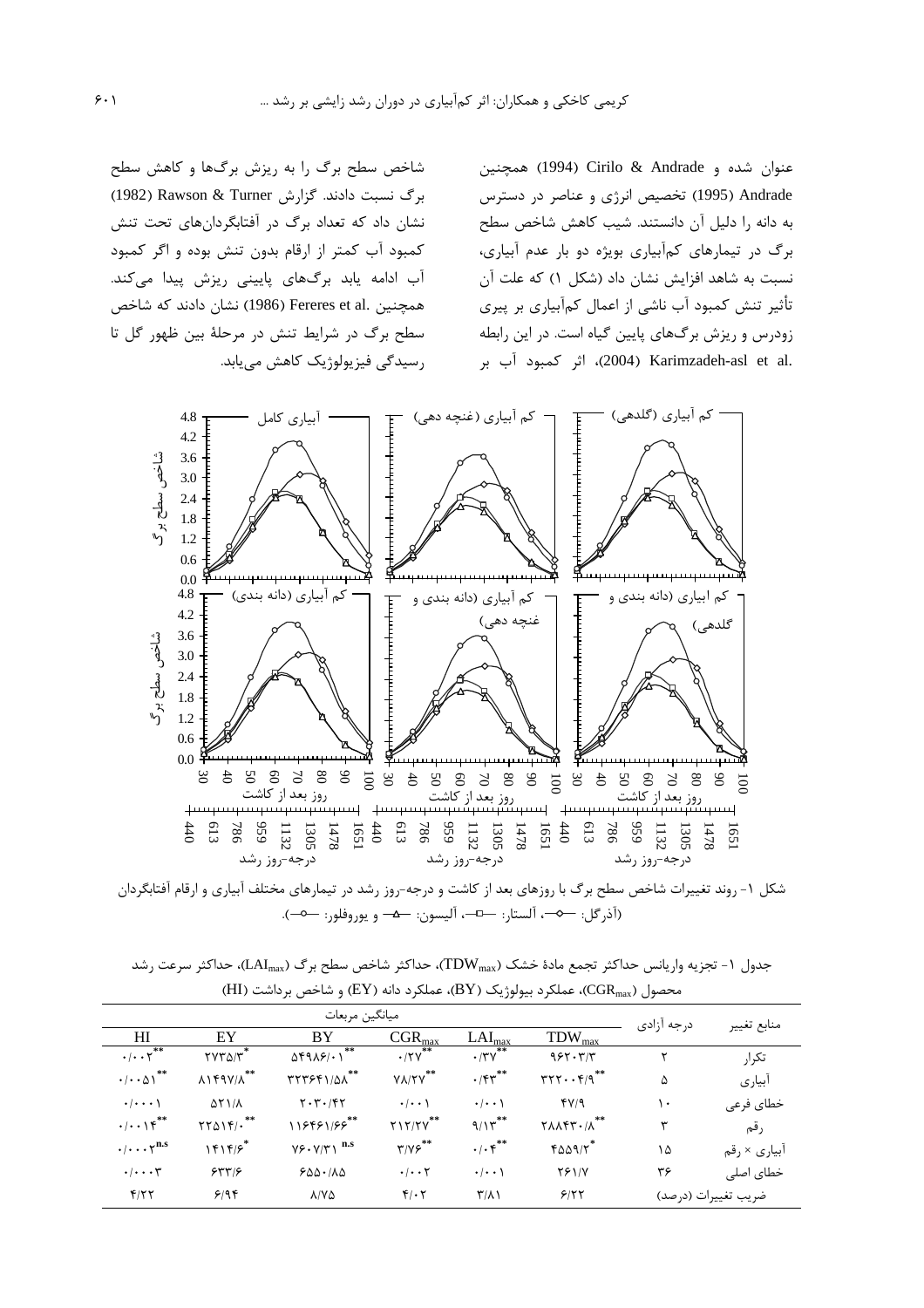\*، \*\* به ترتيب معنىدار در سطح ۵ و ۱ درصد، n.s فاقد اختلاف معنىدار.

| EY<br>(گرم در مترمربع)                               | $\overline{CGR}_{max}$<br>(گرم در مترمربع در روز)          | $LAI_{max}$                              | $TDW_{max}$<br>(گرم در مترمربع)             |          | تيمار           |  |
|------------------------------------------------------|------------------------------------------------------------|------------------------------------------|---------------------------------------------|----------|-----------------|--|
| <b>FVA/TFabc</b>                                     | $\mathbf{r}\Delta/\mathbf{\Lambda}\cdot\mathbf{e}$         | $\tau/\tau$ 9d                           | $1570 \cdot d$                              | آذرگل    | آبیاری کامل     |  |
| FAF/TAab                                             | $\mathbf{r}\mathbf{r}/\mathbf{r}\cdot\mathbf{j}$           | $Y/Y \cdot g$                            | 1799/AC                                     | آلستار   |                 |  |
| <b>FAMAab</b>                                        | $\mathbf{r} \setminus \mathbf{r} \cdot \mathbf{n}$         | $\mathbf{Y}/\mathbf{S}\cdot\mathbf{h}$   | 1779/1d                                     | آليسون   |                 |  |
| $\Delta \cdot \cdot / \Lambda$ la                    | $f \cdot / \cdot \forall a$                                | $f/\cdot a$                              | Isrv/9a                                     | يوروفلور |                 |  |
| ٣۶٧/٢٣fgh                                            | $\mathbf{Y} \mathbf{A} / \mathbf{Y} \mathbf{Y} \mathbf{p}$ | Y/YYg                                    | $\cdot \frac{\gamma}{k}$                    | آذرگل    | کمآبیاری در     |  |
| ٣۶٧/۶ Afgh                                           | $\mathsf{Y}\wedge\mathsf{Y}\cdot\mathsf{r}$                | $Y/YY$ j                                 | 11 <i>Y</i> <sup>/9</sup> gh                | آلستار   | مرحلهٔ غنچەدھى  |  |
| $\mathsf{Y}\lambda\cdot\mathsf{X}\mathsf{Y}jklm$     | $Y$ ۶/ $\cdot$ t                                           | $1/9 \cdot m$                            | $910/5$ mn                                  | آليسون   |                 |  |
| $f\$ 7/9\de                                          | $\mathbf{r} \mathbf{1}/\mathbf{9} \cdot \mathbf{k}$        | $\mathbf{y}$                             | 1777/Tf                                     | يوروفلور |                 |  |
| $rr\Delta/F9$ hij                                    | $\tau\tau/\gamma\cdot h$                                   | $\mathbf{y}/\cdot\mathbf{f}$             | $1 - \frac{5}{2}$                           | آذرگل    | کمآبیاری در     |  |
| $rrq/r$ fhij                                         | $\Upsilon \setminus V \cdot m$                             | Y/FY1                                    | 119V/Ffg                                    | ألستار   | مرحلة گلدهي     |  |
| <b>TAQ/YAjklm</b>                                    | $\mathbf{r} \cdot / \mathbf{1} \cdot \mathbf{0}$           | $\mathbf{Y}/\mathbf{Y}\cdot\mathbf{1}$   | $\mathcal{N} \cdot \mathcal{N} \mathcal{N}$ | أليسون   |                 |  |
| TAF/AAefg                                            | $\Upsilon \Lambda / \Upsilon \cdot C$                      | $\mathbf{r}/\mathbf{q} \cdot \mathbf{b}$ | $\Upsilon^{\gamma}$                         | يوروفلور |                 |  |
| FFF/VAbcd                                            | $\mathbf{r} \Delta / \mathbf{r} \cdot \mathbf{f}$          | $\tau/\tau \wedge d$                     | 1750/1e                                     | آذرگل    | کمآبیاری در     |  |
| FTY/VYdc                                             | $\mathbf{r}\mathbf{y}/\mathbf{r}\cdot\mathbf{i}$           | $Y/Y \cdot g$                            | $17f\lambda/\lambda d$                      | آلستار   | مرحلهٔ دانهبندی |  |
| $f \cdot \cdot / v \cdot def$                        | $\Upsilon \setminus V \cdot m$                             | $\mathbf{Y}/\mathbf{Y}\cdot\mathbf{I}$   | 1755/Te                                     | أليسون   |                 |  |
| <b>FST/ATabc</b>                                     | $r_9/9 \cdot b$                                            | $\mathbf{r}/\mathbf{q} \cdot \mathbf{b}$ | 1599/8b                                     | يوروفلور |                 |  |
| ۲۴۷/۶۱klm                                            | $\mathbf{Y} \mathbf{9} / \mathbf{Y} \cdot \mathbf{p}$      | $\mathbf{y}_i \cdot \mathbf{f}$          | λΔΥ/ΥΟ                                      | آذرگل    | کمآبیاری در     |  |
| $\mathbf{Y} \mathbf{Y} / \cdot \mathbf{\hat{o}ijkl}$ | $\mathbf{Y} \mathbf{9} / \mathbf{Y} \cdot \mathbf{q}$      | $\mathbf{Y}/\mathbf{Y}$                  | $1 - \tau f / 9jk$                          | آلستار   | مراحل غنچەدھى و |  |
| ٢۴٨/٨٩lmn                                            | $Y$ ۶/ $\cdot$ t                                           | $1/9 \cdot m$                            | 9.9/2n                                      | آليسون   | دانەبندى        |  |
| $\forall \Delta \cdot \beta \$                       | $\mathbf{r}\mathbf{r}/\mathbf{r}\cdot\mathbf{g}$           | $\mathbf{y}/\mathbf{y} \cdot \mathbf{C}$ | 1107/Th                                     | يوروفلور |                 |  |
| $\tau\tau\gamma\cdot\gamma n$                        | $\mathbf{r} \cdot / \mathbf{1} \cdot \mathbf{0}$           | $\mathbf{r}/\mathbf{r} \cdot \mathbf{e}$ | 95.7m                                       | آذرگل    | کمآبیاری در     |  |
| <b>TAS/AVijkl</b>                                    | $\Gamma/\Lambda$ .]                                        | $\frac{1}{2}$                            | 1.119i                                      | آلستار   | مراحل گلدهی و   |  |
| $\Upsilon f \Upsilon$                                | <b>TA/TYS</b>                                              | $\mathbf{Y}/\mathbf{Y}\cdot\mathbf{I}$   | 901/51                                      | أليسون   | دانەبندى        |  |
| $\tau\tau\omega/\nu$ hi                              | $\mathbf{r}$ $\wedge$ $\mathbf{r} \cdot \mathbf{d}$        | $\mathbf{r}/\mathbf{q} \cdot \mathbf{b}$ | ITAA/Fe                                     | يوروفلور |                 |  |

جدول ۲- مقایسه میانگین اثرات متقابل صفات حداکثر تجمع مادهٔ خشک (TDW<sub>max</sub>)، حداکثر شاخص سطح برگ (LAI<sub>max</sub>)،

در هر ستون میانگین های با یک حرف مشترک از نظر آماری در سطح احتمال ۵ درصد بر اساس آزمون دانکن اختلاف معنیدار ندارند.

گیاهانی که در داخل یک جامعهٔ گیاهی رشد می کنند میباشد (Hunt, 1990). این شاخص نمایانگر میزان تجمع مادهٔ خشک گیاهان در یک فاصلهٔ زمانی (Gardner et al., مشخص در واحد سطح خاک است) (1985 و مقدار آن زمانی که شاخص سطح برگ درحد مطلوب است بیشترین مقدار بوده و سپس با سایهاندازی و پیری برگها کاهش می یابد. همان طور که در شکل ۲ ملاحظه مىشود حداكثر سرعت رشد محصول (CGR<sub>max</sub>) در زمان گلدهی و منطبق بر حداکثر شاخص سطح برگ (LAImax) میباشد.

با توجه به نتايج جدول ١، بين ارقام، سطوح آبياري و اثرات متقابل آنها در ارتباط با حداكثر سرعت رشد محصول اختلاف معنى دارى در سطح ١ درصد وجود

به گزارش .Göksoy et al (2004)، شاخص سطح برگ در مرحلهٔ شیری شدن دانه از ۱/۸۰ با تنها یک بار آبیاری در این مرحله به ۳/۰۸ با انجام آبیاری در سه مرحلهٔ غنچهدهی، گلدهی و شیری شدن دانه رسید. به اظهار .Karam et al (2007)، شاخص سطح برگ با اعمال کمآبیاری در اوایل گلدهی، اواسط گلدهی و تشكيل دانه بهترتيب ٢٠، ١٣ و ٩ درصد نسبت به آبیاری کامل کاهش پیدا کرد. این نتایج مطابق با نتایج Connor & (1985) Connor et al. بهدست آمده توسط Sadras et al. (1986) Cox & Jollief (1985) Jones (1991) مے باشد.

#### سرعت رشد محصول

سرعت رشد محصول شاخصی از قابلیت تولید برای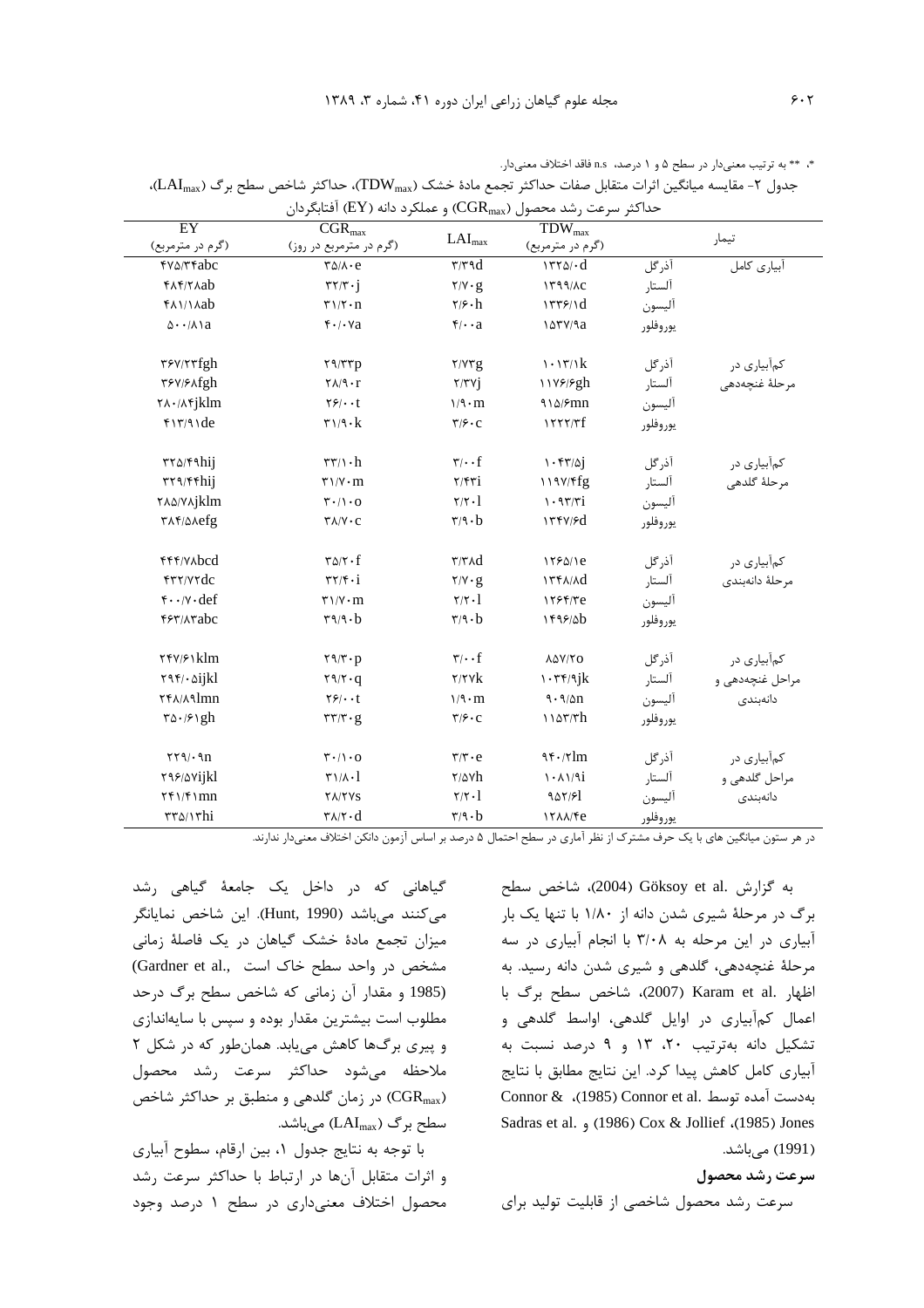داشت. .قم بوروفلور با آبیاری کامل (۴۰/۰۷ گرم در مترمربع در روز)، سپس با عدم آبیاری در مرحلهٔ دانهبندی (۳۹/۹۰ گرم در مترمربع در روز)، بس از آن با عدم آبیاری در مرحلهٔ گلدهی (۳۸/۷۰) و عدم آبیاری د. مراجل گلدهي و دانهيندي (٣٨/٢٠ گرم د. مترمريع در روز) بهترتیب از بیشترین مقدار حداکثر سرعت رشد محصول برخوردار بودند (حدول ۲). کمترین مقدار نیز متعلق به رقم آليسون با عدم آبيار*ي* در مرحلهٔ غنچهدهی و عدم آبیاری در مراحل غنچهدهی و دانەيندى (٢۶/٠٠ گرم د. مترمرېع د. .وز) بود. مطابق  $\lambda$ نتايج قبل در مورد  $L\text{AI}_{\text{max}}$ ، اعمال كمآبياري در مرحلهٔ غنچەدھى داراي تأثير منفى بر  $\mathrm{CGR}_\mathrm{max}$  مى باشد. بە  $\epsilon$ زارش .Karam et al (2007)، كمترين سرعت رشد محصول را کمآبیاری در اوایل گلدهی و سپس کمآبیاری در اواسط گلدهی داشته و کمآبیاری در اوایل تشکیل دانه تأثیر معنی داری در کاهش سرعت رشد محصول نداشت.

در بابان مرحلهٔ گلدهی سرعت رشد محصول رو به كاهش گذاشت. در اين رابطه Andrade (1995) نشان داد که سرعت رشد آفتابگردان تا زمان گلدهی افزایش

یافته و پس از آن در اثر پیری سریع برگها کاهش مے باید. شبب کاهش سرعت رشد محصول پس از گلدهي مانند آنحه در مورد شاخص سطح برگ ملاحظه شد، در تیمارهای کمآبیاری بویژه دو بار عدم آبیاری ىشت يەد.<br>بىشتا يەد.

ساعت رشد محصول قبل إن سيدگي فيزيولوژيک در همه تیمارها به صفر رسیده و منفی شد. منفی شدن سرعت رشد محصول در مراحل آخر رشد به علت کاهش .<br>تولید مادهٔ خشک د. اثر رنش برگیها میباشد ^ , 1 8- (1 .(Sindagi & Virupakshappa, 1990) .<br>اعمال کہآبیاری موجب رسیدگی زودتر محصول شدہ، سرعت رشد محصول در این تیمارها زودتر به حداقل .<br>مقدار خود رسيد. اين موضوع بهخصوص با عدم آبياري مراحل گلدهي و دانهيندي ديده شد. با توجه به نتايج بهدست آمده د. مورد شاخص سطح برگ می توان بیان داشت که تنش کمیود آب عمدتاً با اثر بر روی توسعه و دوام سطح برگ، سرعت رشد محصول را تحت تأثیر قرار .<br>داده که با نتایج بهدست آمده توسط  $x$  Turner et al. (1987) Sobrado .c) مطابقت دارد. (2004) Karimzadeh-asl et al.



تيمارهاى مختلف أبيارى و ارقام أفتابگردان (أذرگل: ㅡာ-، ألستار: ㅡ¬-، أليسون: ㅡa- و يوروفلور: ㅡo-).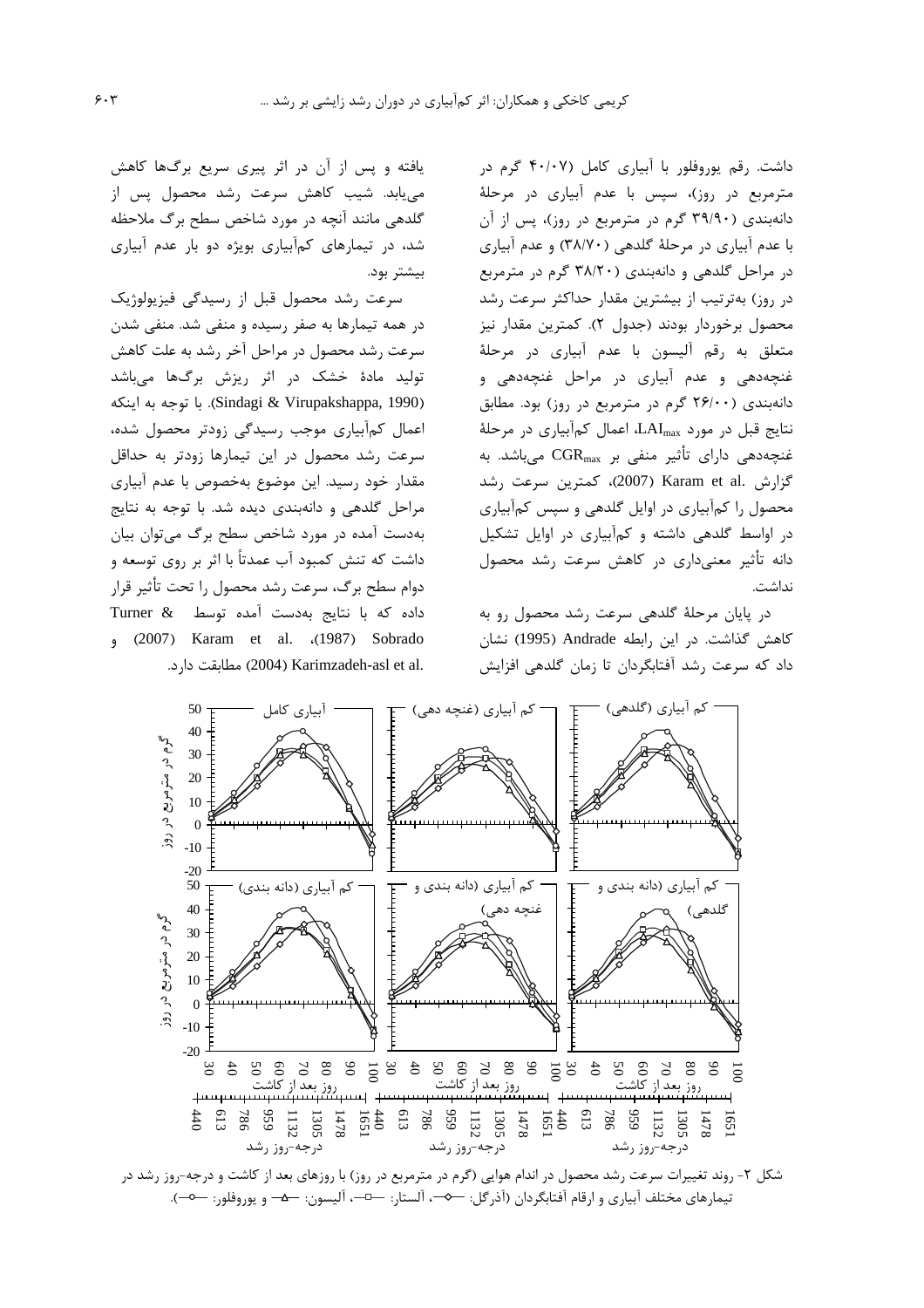سرعت فتوسنتز خالص

سرعت حذب با فتوسنتز خالص معباري از مدل کا, آپی فتوسنتزی برگھا در یک جامعهٔ گیاهی است که به صورت سرعت تحمع مادهٔ خشک در واحد سطح برگ در زمان معین بیان میگردد و با افزایش شاخص سطح برگ، در سایه قرار گرفتن برگها و کاهش کارآیی برگ این شاخص با گذشت زمان کاهش می<u>ب</u>ابد .(Gardner et al., 1985)

د. پررس سرعت فتوسنتز خالص، همان گونه که د. .<br>شکل ۳ ملاحظه می شود این شاخص دارای روند کاهش*ی* است. با توجه به روند افزایش شاخص سطح برگ، افت سرعت فتوسنتز خالص در اوایل رشد، بیشتر به علت در سابه قرار گرفتن برگها قابل توجیه است. شبب کاهش سرعت فتوسنتز خالص بعد إز گلدهي، با إعمال کمآبیاری (بهجز کمآبیاری در مرحلهٔ غنچهدهی) افزایش .<br>بافت که نشان(دهندهٔ کاهش پیشتر سرعت حذب و .<br>تحلیل خالص در زمان تنش مرباشد. بهطوری که سشترین کاهش برای ارقام آلیسون، آلستان بوروفلور و .<br>آذرگل با عدم آبیاری در مراحل گلدهی و دانهبندی به ترتیب با ۴۵، ۳۴، ۲۰ و ۱۵ درصد و پس از آن با عدم

آبیاری در مرحلهٔ گلدهی به ترتیب با ۳۴، ۲۴، ۱۵ و ۱۲ د,صد نسبت به آبیاری کامل اتفاق افتاد. این امر نشان دهندهٔ تأثیر بیشتر کمآبیاری در این مراحل و بویژه در .<br>زمان گلده*ی د*ر کاهش سرعت فتوسنتز خالص است. این .<br>نتايج با گزارش .Karimzadeh-asl et al (2004) مبنى ر افزایش شیب افت سرعت فتوسنت خالص تحت تأثیر کمبود آب، مطابقت دارد. در این خصوص .Wise et al .<br>(1990) علت كاهش بيشتر سرعت فتوسنتز خالص در اثی کمیود آب ,ا عدم هدایت ,وزنهای به دلیا ِ بسته شدن روزنهها دانستند. سرعت رشد نسبی

سرعت رشد نسبی بیان کنندهٔ وزن خشک اضافه شده به وزن اوليه در يک فاصلهٔ زمان*ي معين* است که با گذشت زمان و به دلیل افزایش سایهاندازی و افزایش قسمتهای ساختمانی و غیرمؤثر در فتوسنتز در حال ۔<br>کاهش مے باشد. این شاخص بهعنوان معیار اصلے و اساسی تولید مادهٔ خشک بهکار میرود و می<sup>توان</sup> آن را .<br>دای مقایسهٔ کارآبی گونهها با اثرات محیطی در ساختن مادهٔ خشک در شرایط معین بهکار برد .(Rana et al., 1990)



تيمارهاى مختلف آبيارى و ارقام آفتابگردان (آذرگل: ㅡာ-، اَلستار: ㅡេ¬، اَليسون: ㅡڡ- و يوروفلور: ㅡㅇ-).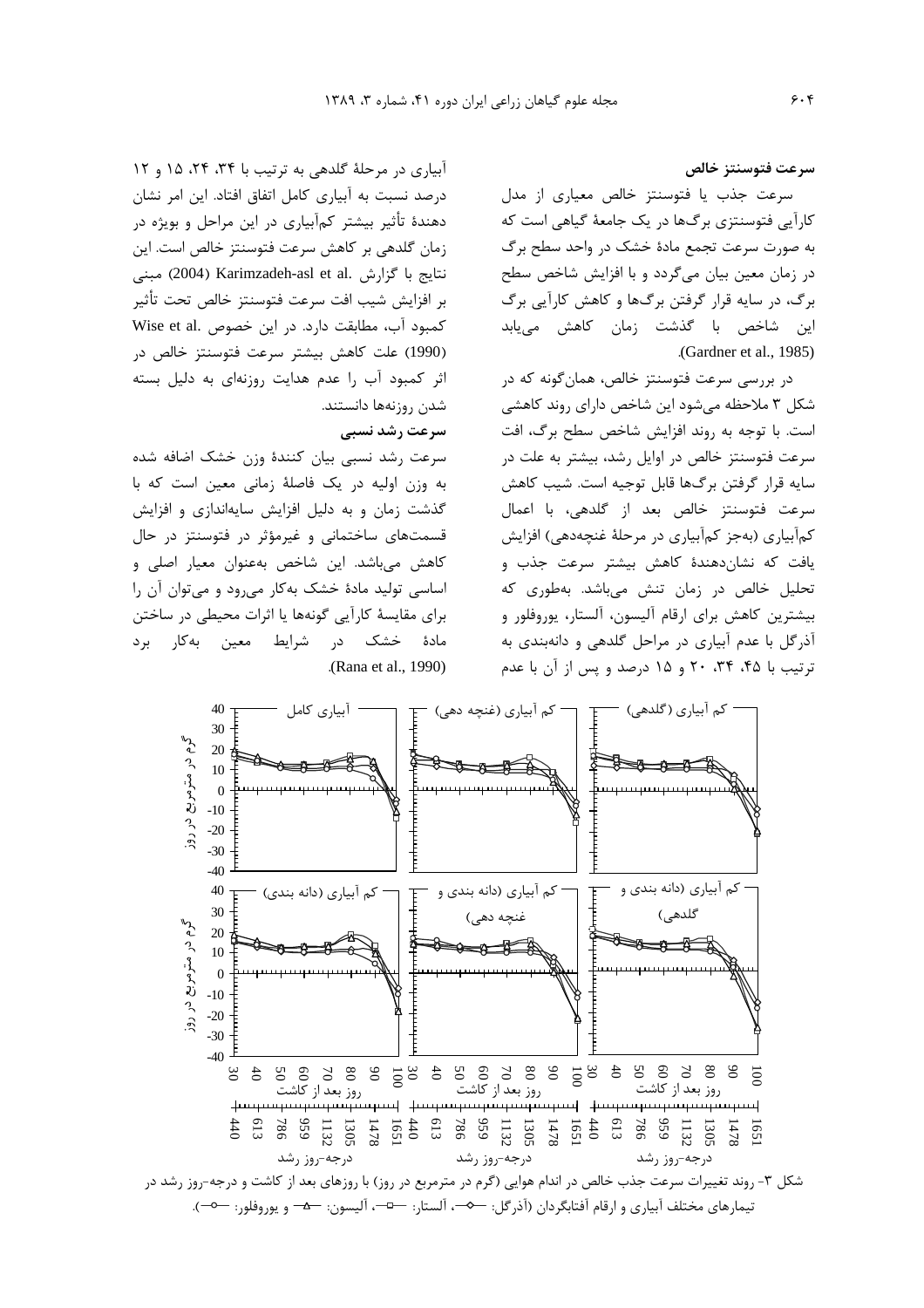مطابق شکل ۴، سرعت رشد نسبی دارای روند کاهشی است که شیب آن مشابه آنچه در خصوص سرعت جذب خالص ملاحظه شد، با اعمال كمآبياري تندتر شده است. بیشترین کاهش شیب برای ارقام آليسون، آذرگل، يوروفلور و آلستار با عدم آبياري در مراحل گلدهی و دانهبندی به ترتیب ١٠، ٧، ۵ و ۴ درصد نسبت به آبیاری کامل بود. در این خصوص نقش بیشتر کمآبیاری در زمان گلدهی بر کاهش سرعت رشد نسبی مشهود است. بهطوری که با اعمال کمآبیاری در این مرحله، شیب سرعت رشد نسبی در رقم آلیسون ۸ درصد و در سایر ارقام ۳ درصد نسبت به آبیاری کامل (2004) Karimzadeh-asl et al. كاهش يافت. گزارش حاکی از افزایش شیب سرعت رشد نسبی آفتابگردان بر اثر كمبود آب بوده و به اظهار .Gardner et al (1985) تنش کمبود آب سبب پیری زودرس گیاه میشود. این مکانیسم برای فرار از خشکی است که گیاه میخواهد هر چه سریعتر دورهٔ رشد خود را تمام کند. در اواخر فصل رشد به علت افزایش برگ@ای پیر سرعت رشد نسبی در

همه تیمارها منفی شده است. تحمع مادة خشك

با توجه به شکل ۵، روند تجمع مادهٔ خشک در ابتدای مراحل رشد کند بوده سپس به سرعت افزایش می یابد و در نهایت ثابت شده و رو به کاهش می گذارد .(Gardner et al., 1985).

بین ارقام و سطوح آبیاری در خصوص حداکثر تجمع مادهٔ خشک اختلاف معنیدار در سطح ۱ درصد و اثرات متقابل آنها اختلاف معنى دار در سطح ۵ درصد وجود داشت (جدول ۱). بیشترین مقدار تجمع مادهٔ خشک با ۱۵۳۷/۹ گرم در مترمربع از رقم پوروفلور با آبیاری کامل و سیس با ۱۴۹۶/۵ گرم در مترمربع از همین رقم با کمآبیاری در مرحلهٔ دانهبندی بهدست آمد. پس از آن رقم آلستار با آبیاری کامل (۱۳۹۹/۸ گرم در مترمربع) قرار داشت. رقم آلستار با کمآبیاری در مرحلهٔ دانهبندی، رقم پوروفلور با كم آبياري در مرحلهٔ گلدهي و ارقام آلیسون و آذرگل با آبیاری کامل بهترتیب با ۱۳۴۸/۸. ۱۳۴۷/۶، ۱۳۳۶/۱ و ۱۳۲۵/۰ گرم در مترمربع، بدون



شکل ۴- روند تغییرات سرعت رشد نسبی در اندام هوایی (گرم بر گرم در روز) با روزهای بعد از کاشت و درجه-روز رشد در تیمارهای مختلف آبياري و ارقام آفتابگردان (آذرگل: ܐܐ، آلستار: ܒܒܐ، آليسون: ܒܬܐ و يوروفلور: ܒܘܐ).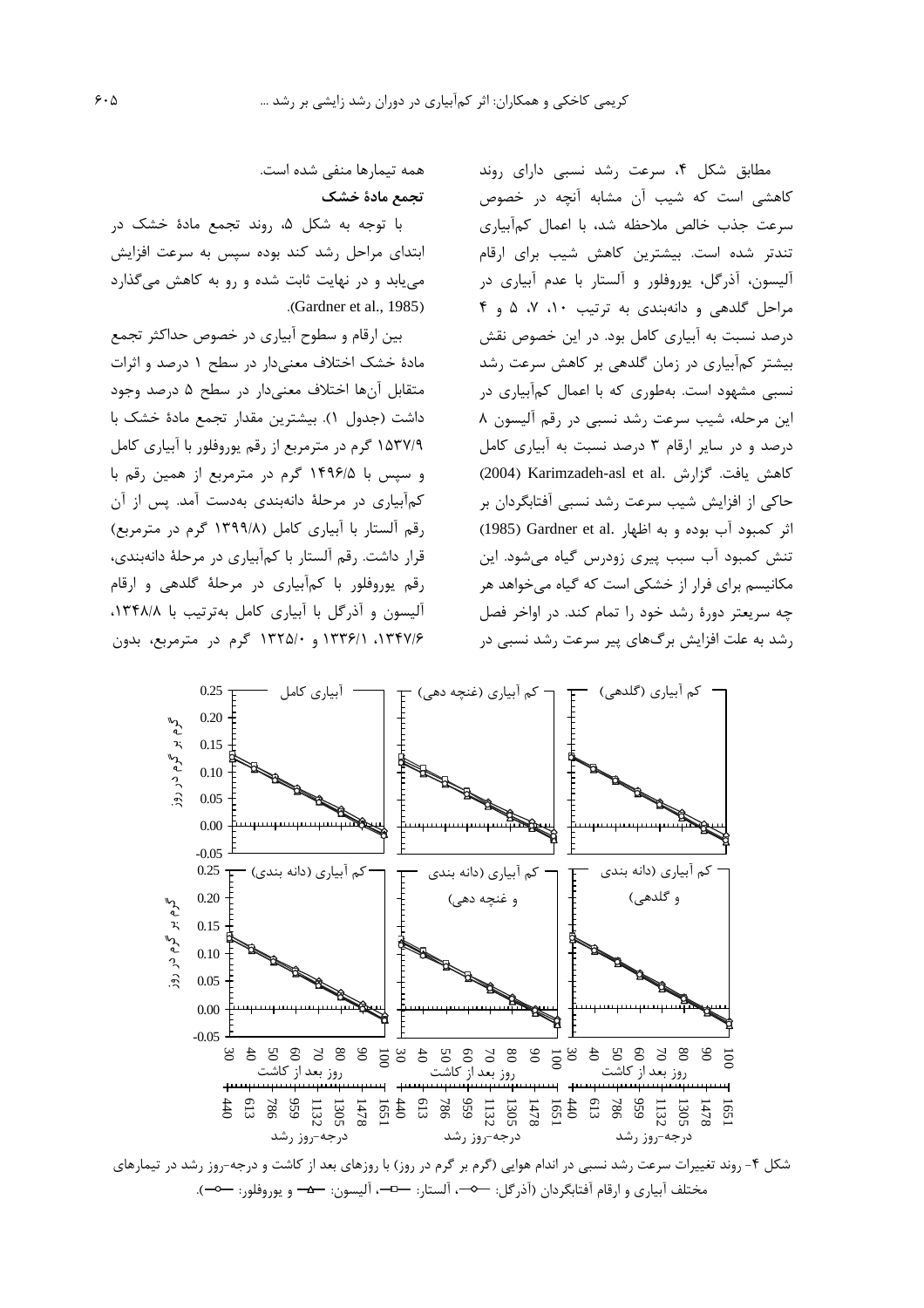.<br>اختلاف معنے داری در ردۂ بعد جای گرفتند. کمترین مقدار تحمع مادهٔ خشک با ۸۵۷/۲ گرم در مترمربع از . قم آذر گل با دو بار عدم آبیاری در مراحل غنجهدهی و دانهبندی و پس از آن با ۹۰۹/۵ و ۹۱۵/۶ گرم در مترمريع، بدون اختلاف معنے دارى از رقم آليسون به .<br>ترتیب با دو بار عدم آبیاری در مراحل غنجهدهی و دانهيندي و يکيار عدم آبياري در مرحلهٔ غنجهدهي حاصل شد. این نتایج با نتایج قبلی در مورد شاخص سطح برگ و سرعت رشد محصول مطابقت دارد. حنین استنباط مے شود که تنش بوجود آمده با کاهش شاخص سطح برگ موجب کاهش سرعت رشد محصول و سرانجام كاهش تجمع مادة خشك مى شود. در اين ارتباط کمآبیاری در مرحلهٔ غنجهدهی دارای پیشترین اثر منف*ي* بر عوامل باد شده است.

به بيان .Karam et al (2007)، روند تجمع مادهٔ .<br>خشک با آبیا<sub>د</sub>ی کامل تا زمان زرد شدن طبق آفتابگردان افزایشی است و پس از آن به علت ریزش و حذف برگھا مقداری کاهش مےبابد. آنها گزارش کردند که با اعمال کمآبیاری در اوایل و اواسط گلدهی

تجمع مادهٔ خشک کاهش یافت در حالی که کمآبیاری در اوایل تشکیل دانه تأثیر معنی داری در کاهش تحمع مادهٔ خشک نداشت. همچنین Turner & Sobrado (1987) نشان دادند کمبود آب د<sub>ر</sub> آفتابگردان باعث کاهش تحمع .<br>مادهٔ خشک و کند شدن روند رشد مرشود.

### عملكرد بيولوژيك

بین سطوح آبیاری و ارقام از نظر عملکرد بیولوژیک اختلاف معنه داری در سطح ۱ درصد وجود داشت (حدول ۱). تيمار آبياري كامل با ۱۱۶۸/۱۷ گرم در مترمريع و بس از آن عدم آبياري در مرحلهٔ دانەبندي با ۱۰۷۸/۴۶ گرم در مترمربع دارای پیشترین مقدار عملکرد بیولوژیک بودند. د<sub>ر</sub> بین ارقام آفتایگردان، رق<u>م</u> بوروفلور با ۱۰۱۲/۷۱ گرم در مترمربع از پیشترین مقدار عملکرد پیولوژیک برخوردار بود. کمترین مقدار از .<br>تیمارهای دو بار عدم آبیاری در مراحل غنجهدهی و دانهبندی و مراحل گلدهی و دانهبندی بهترتیب با ۷۶۱/۹۰ و ۷۶۱/۹۰ گرم در مترمربع و رقم آلیسون با ۸۱۹/۱۸ گرم در مترمربع بهدست آمد (حدول ۳).



 $\sim$ مختلف آبياري و ارقام آفتابگردان (آذرگل:  $\rightarrow$ -، آلستار:  $\rightarrow$ -، آليسون:  $\rightarrow$ - و يوروفلور:  $\rightarrow$ -).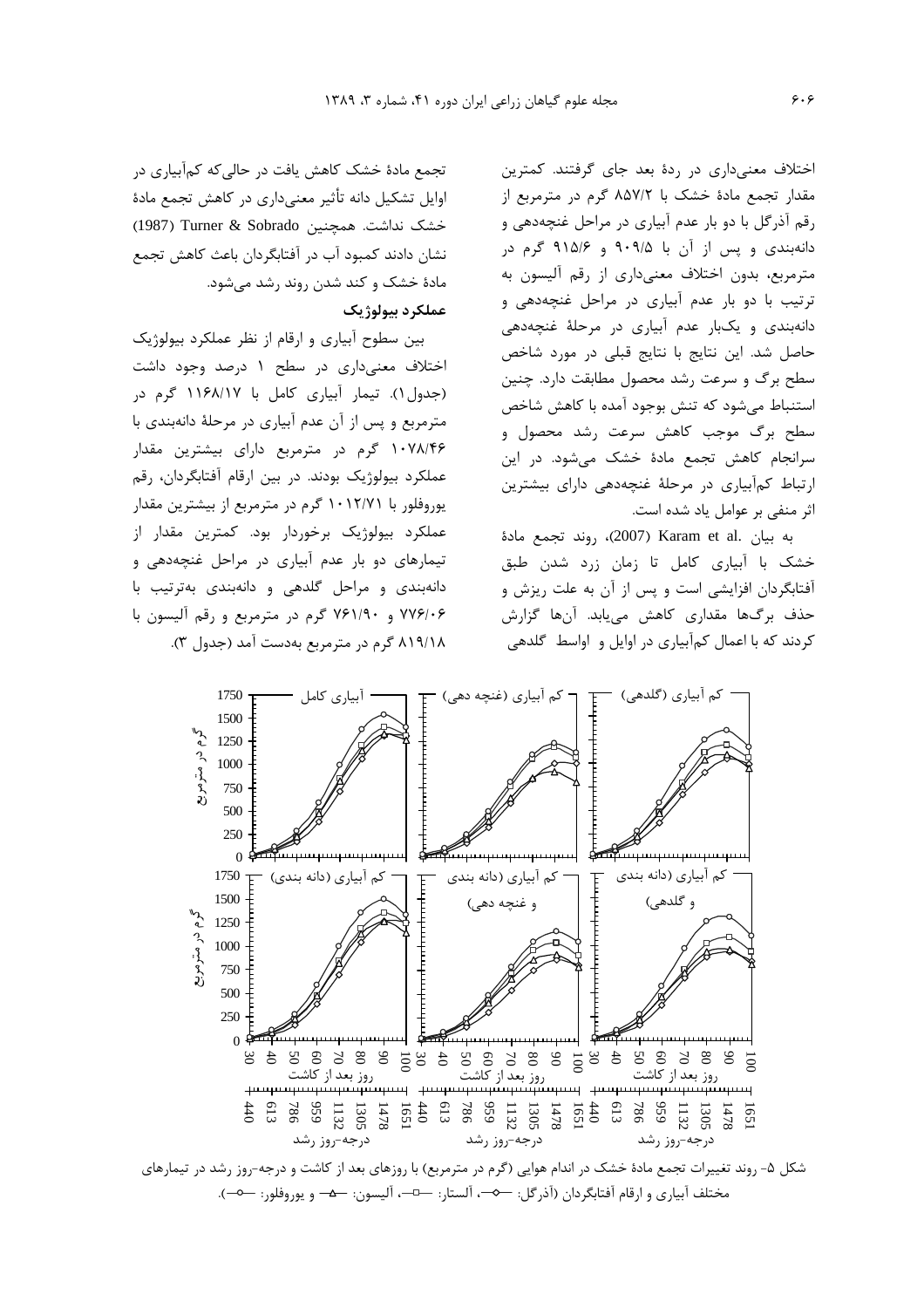|        | تيمار                                | عملكرد بيولوژيک                      | شاخص برداشت                   |
|--------|--------------------------------------|--------------------------------------|-------------------------------|
|        |                                      | (گرم در مترمربع)                     | (در صد)                       |
| أبياري |                                      |                                      |                               |
|        | آبياري كامل                          | 1188/17a                             | ۴۲a                           |
|        | کمآبیاری در مرحلهٔ غنچهدهی           | $\lambda$ 9 · / $\lambda$ $\Delta$ C | $\mathbf{r} \cdot \mathbf{b}$ |
|        | كمآبياري در مرحلهٔ گلدهي             | <b>AYY/A 9C</b>                      | YAC                           |
|        | كمآبياري در مرحلهٔ دانهبندي          | 1.94/5                               | $\mathbf{r} \cdot \mathbf{b}$ |
|        | کمآبیاری در مراحل غنچهدهی و دانهبندی | $VVf \cdot f d$                      | YAC                           |
|        | کمآبیاری در مراحل گلدهی و دانهبندی   | $V \div V \cdot d$                   | $\tau$ ۶ $c$                  |
| رقم    |                                      |                                      |                               |
|        | آذرگل                                | 919/6                                | $\tau$ <sub>A</sub> $b$       |
|        | آلستار                               | 90.760                               | ۳۸b                           |
|        | آليسون                               | $\lambda$ $9/$ $\lambda$ $c$         | ۳۹ab                          |
|        | يوروفلور                             | $\cdot$ $\frac{17}{12}$ a            | $\mathbf{r} \cdot \mathbf{a}$ |

جدول ۳- مقایسه میانگین اثرات اصلی صفات عملکرد بیولوژیک و شاخص برداشت در آفتابگردان

.<br>در هر ستون میانگین های با یک حرف مشترک از نظر آماری در سطح احتمال ۵ درصد بر اساس آزمون دانکن اختلاف معنیدار ندارند.

به گزارش Turner & Rawson (1982) با افزایش تعداد آبیاری و .Göksoy et al (2004) با افزایش تعداد و مقدار آب آبیاری در مراحل رشد زایشی آفتابگردان، عملكرد مادة خشك افزايش يافت. نتايج مشابه توسط Karam et al. مدال (1982) به دست آمد. همچنین (2007) كمترين تجمع نهايي مادهٔ خشک در زمان برداشت را با کمآبیاری در اوایل گلدهی و سپس اواسط گلدهی عنوان نموده و کمآبیاری در اوایل تشکیل دانه را بر این صفت بی تأثیر دانستند. بیشتر بودن عملکرد بیولوژیک با آبیاری کامل و کمآبیاری در مرحلهٔ دانهبندی بهعلت بیشتر بودن شاخص سطح برگ و سرعت رشد محصول بوده و کمتر بودن آن در تیمارهای دو بار عدم آبیاری بهدلیل کاهش بیشتر شاخصهای مذکور است.

# عملكرد دانه يا اقتصادي

با توجه به جدول ١، بين ارقام مورد بررسي و سطوح مختلف آبیاری در سطح ۱ درصد و اثرات متقابل آنها در سطح ۵ درصد اختلاف معنیدار وجود دارد. بیشترین عملکرد دانه با آبیاری کامل و از ارقام پوروفلور، آلستار، آلیسون و آذرگل به ترتیب با ۵۰۰/۸۱، ۴۸۴/۲۸، ۴۸۱/۱۸، و ۴۷۵/۳۴ گرم در مترمربع، همچنین رقم یوروفلور با عدم آبیاری در مرحلهٔ دانهبندی با ۴۶۳/۸۳ گرم در مترمربع بهدست آمد. کمترین عملکرد دانه با دو بار عدم آبیاری در مراحل گلدهی و دانهبندی از ارقام

آذرگل و آلیسون به ترتیب با ۲۲۹/۰۹ و ۲۴۱/۴۱ گرم در مترمربع و با دو بار عدم آبیاری در مراحل غنچهدهی و دانهبندی از رقم آلیسون با ۲۴۸/۸۹ گرم در مترمربع حاصل شد (جدول ٢).

این نتایج با دادههای حاصل از شاخصهای رشد قابل توجیه است. بهطوری که تیمارهای دارای عملکرد اقتصادی بیشتر از شاخص سطح برگ، سرعت رشد محصول، تجمع مادهٔ خشک و عملکرد بیولوژیک بیشتری نیز برخوردار بودند. همچنین کم بودن عملکرد اقتصادی بویژه در تیمارهای دو بار عدم آبیاری را می توان در ارتباط با کمتر بودن شاخصهای مذکور و انتقال کمتر مواد به دانه دانست.

در همين رابطه .Göksoy et al و نيز .Karam et al (2007) مرحلة كلدهي را مرحلة حساس رشد آفتابگردان به کمبود آب دانستهاند. به گزارش .Göksoy et al (2004)، بيشترين عملكرد دانه از آبياري کامل، آبیاری محدود در مرحلهٔ غنچهدهی و ۶۰ درصد کمآبیاری در مرحلهٔ شیری شدن دانه بهدست آمد. آنها گزارش کردند که عملکرد دانه با کاهش مقدار و تعداد آبیاری کاهش یافت. بهطوری که کمترین عملکرد دانه از تیمار بدون آبیاری بهدست آمد و کمبود آب در زمان گلدهی بهطور معنیداری عملکرد دانه را کاهش داد.

در گزارش .Karam et al (2007)، عملكرد دانه با کمآبیاری در اوایل و اواسط گلدهی ۲۵ و ۱۴ درصد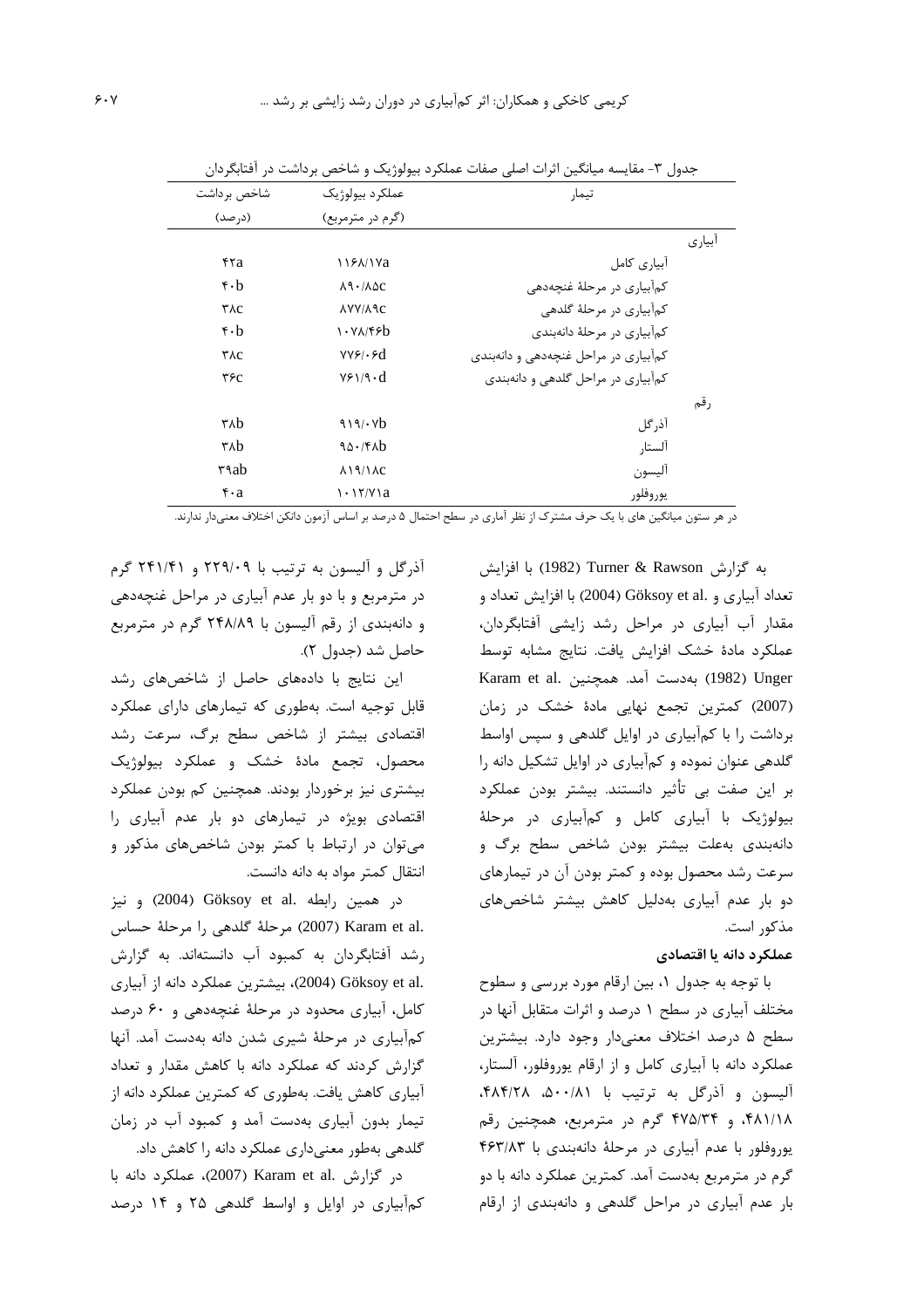کاهش یافت. اما با کمآبیاری در اوایل تشکیل دانه كاهشى در اين صفت ديده نشد. آنها افزايش نسبت مواد پرورده تخصیص یافته برای طبق را علت عدم کاهش عملکرد دانه با اعمال کمآبیاری در اوایل تشکیل دانه تا زمان رسیدگی دانستند. در تأیید این موضوع مي توان به نتايج تحقيقات Cox & Jollief)، et al. (1992) Connor & Sadras (1995) D'Andria et al. (1992) Connor & Sadras .Flénet et al (1994) Flénet et al

### شاخص برداشت

شاخص برداشت (ضريب كاراًيي يا ضريب جابجايي) معیاری از کارآیی انتقال مواد فتوسنتزی تولید شده در گياه به دانه است (Gardner et al., 1985). در مطالعة شاخص برداشت، بین ارقام مختلف و سطوح مختلف آبیاری در سطح ۱ درصد اختلاف معنی دار وجود داشت (جدول ١).

بیشترین شاخص برداشت با ۴۲ درصد از آبیاری كامل بهدست آمد. با اعمال كمآبياري شاخص برداشت كاهش يافت. كمترين كاهش با عدم آبياري در مرحلة غنچهدهی و عدم آبیاری در مرحلهٔ دانهبندی با شاخص برداشت ۴۰ درصد مشاهده شد. بیشترین کاهش با عدم آبیاری در مرحلهٔ گلدهی با شاخص برداشت ۳۸ درصد و همچنین دو بار عدم آبیاری در مراحل غنچهدهی و دانهبندی و مراحل گلدهی و دانهبندی به ترتیب با شاخص برداشت ٣٨ و ٣۶ درصد اتفاق افتاد. در بين ارقام آفتابگردان، شاخص برداشت بیشتر مربوط به یوروفلور و آلیسون به ترتیب با ۴۰ و ۳۹ درصد بود (جدول ٣).

علت كاهش شاخص برداشت، كاهش بيشتر عملكرد دانه نسبت به عملکرد بیولوژیک در شرایط تنش کمبود آب بویژه در زمان گلدهی است. کاهش شاخص برداشت P'Andria et al. بر اثر تنش كمبود آب در مطالعات Richards et al. .(1993) Sadras et al. .(1995) Razi & Asad, (2004) Soriano et al. (2002) (1999) گزارش شد. ولی .Karam et al (2007) تغییر معنیداری در این خصوص مشاهده نکردند. نتيجەگېرى

بهطور کلی نتایج نشان داد که تنش کمبود آب ناشی از اعمال کمآبیاری در مراحل رشد زایشی موجب

کاهش شاخصهای رشد، عملکرد و شاخص برداشت در چهار رقم آفتابگردان شده است. ارقام پوروفلور و آلیسون از بیشترین و کمترین مقدار حداکثر شاخص سطح برگ در همه سطوح آبیاری برخوردار بودند. آبیاری کامل دارای بیشترین مقدار و کمآبیاری در مرحلهٔ غنچهدهی و دو بار عدم آبیاری در مراحل غنچهدهی و دانهبندی دارای کمترین مقدار حداکثر شاخص سطح برگ در همه ارقام بود. همچنین با دو بار عدم آبیاری بویژه در مراحل گلدهی و دانهبندی، شاخص سطح برگ پس از گلدهی به علت پیری زودرس و ریزش برگهای پایینی به سرعت يافت.

رقم پوروفلور به ترتیب با آبیاری کامل، عدم آبیاری مرحلهٔ دانهبندی، عدم آبیاری مرحلهٔ گلدهی همچنین عدم آبیاری مراحل گلدهی و دانهبندی از بیشترین حداکثر سرعت رشد محصول برخوردار بود. کمترین مقدار متعلق به رقم أليسون با عدم أبياري مرحلة غنچهدهی و عدم آبیاری مراحل غنچهدهی و دانهبندی بود. نتایج مشابه در مورد شاخص سطح برگ نشان داد تنش کمبود آب با تأثیر بر توسعه برگ، سرعت رشد محصول را نيز تحت تأثير قرار مىدهد. بيشترين مقدار تجمع مادهٔ خشک از رقم پوروفلور با آبیاری کامل و سپس با کمآبیاری مرحلهٔ دانهبندی بهدست آمد. كمترين مقدار تجمع مادة خشك از رقم آذرگل با دو بار عدم آبیاری در مراحل غنچهدهی و دانهبندی و پس از آن از رقم آلیسون با دو بار عدم آبیاری در مراحل غنچهدهی و دانهبندی و یکبار عدم آبیاری در مرحلهٔ غنچەدھى حاصل شد.

ارقام پوروفلور و آلیسون به ترتیب دارای بیشترین و كمترين عملكرد بيولوژيک بودند. همچنين بيشترين عملکرد بیولوژیک از آبیاری کامل و کمترین آن به ترتیب از دو بار عدم آبیاری در مراحل غنچهدهی و دانهبندی و دو بار عدم آبیاری در مراحل گلدهی و دانەبندى بەدست آمد. بيشترين عملكرد دانه از همهٔ ارقام با آبیاری کامل همچنین رقم پوروفلور با عدم آبیاری در مرحلهٔ دانهبندی بهدست آمده و کمترین عملکرد دانه از تیمار دو بار عدم آبیاری در مراحل گلدهی و دانهبندی و ارقام آذرگل و آلیسون همچنین از تیمار دو بار عدم آبیاری در مراحل غنچهدهی و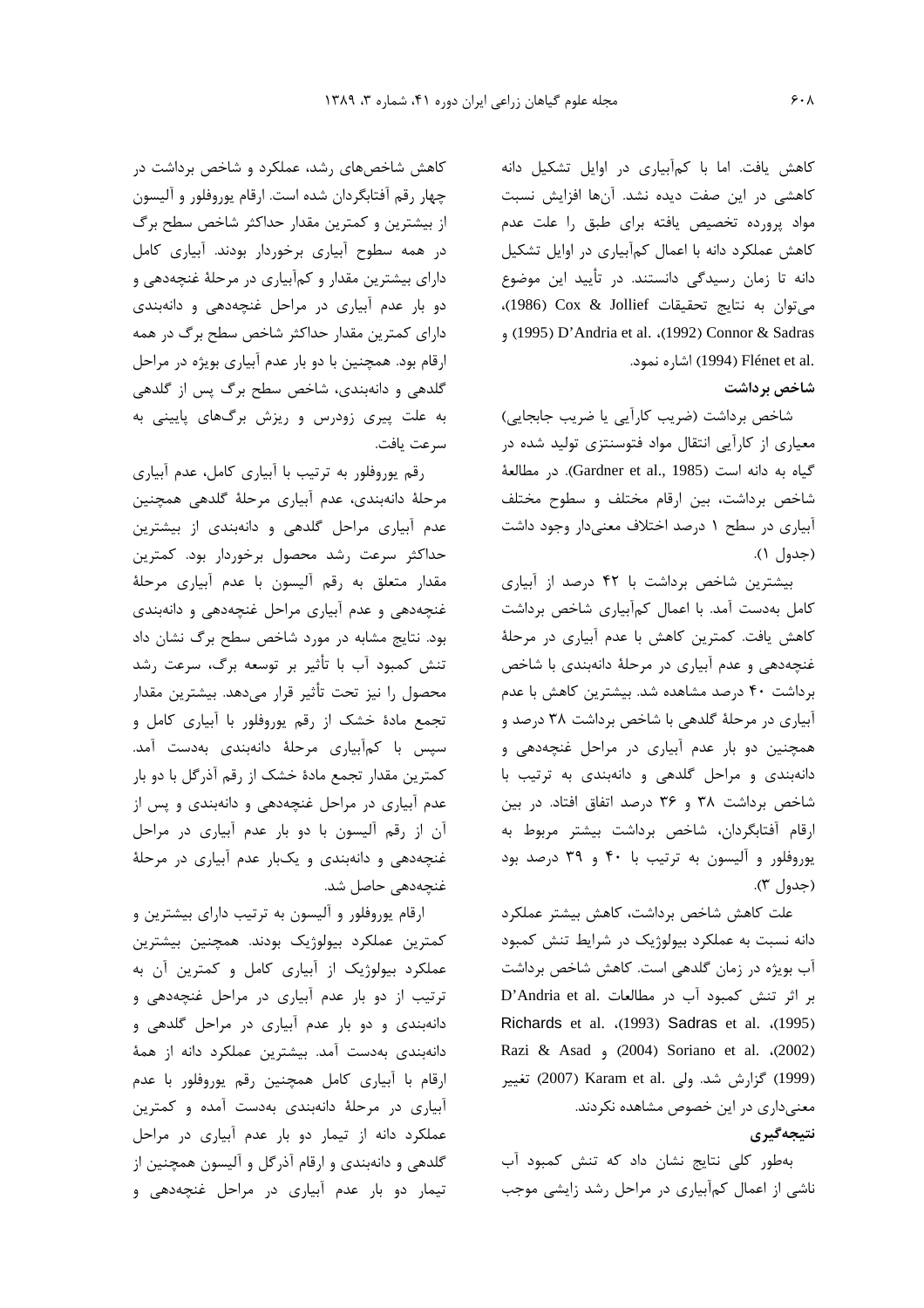دانهبندی و رقم آلیسون حاصل شد. با بروز تنش کمبود مسته همچنین رقم پوروفلور بیشترین و رقم آلیسون کمترین

سیاسگز اری

از معاونت محترم پژوهشی، مسئول مزرعهٔ تشکر مے گردد.

آب به دلیل کاهش بیشتر عملکرد اقتصادی نسبت به مصلورد را در تمام شرایط آبیاری و در بین ارقام<br>عملکرد بیولوژیک شاخص برداشت کاهش یافت. مورد بررسی داشتند. بیشترین شاخص برداشت متعلق به آبیاری کامل و کمترین شاخص برداشت مربوط به تیمارهای دو بار عدم .<br>آبیاری و تیمار کمآبیاری در مرحلهٔ گلدهی بود. در مجموع کمآبیاری در مرحلهٔ دانهبندی دارای پژوهشی دانشگاه بوعلی سینا و کلیهٔ عزیزانی که در<br>کمترین اثر منفی و دو بار عدم آبیاری بیشترین تأثیر اجرای این طرح پژوهشی کمک نمودهاند تقدیر و سوء را بر شاخصهای رشد و عملکرد آفتابگردان دارد.

#### **REFERENCES**

- Allen, R. G., Pereira, L. S., Raes, D. & Smith, M. (1998). Crop evapotranspiration: guidelines for computing crop water requirements. FAO Irrigation and Drainage Paper No. 56. FAO, Rome, Italy. 300<sub>p</sub>.
- 2. Andrade, F. H. (1995). Analysis of growth and yield of maize, sunflower and soybean grown at Balcarce, Argentina. Field Crops Research, 41, 1-12.
- 3. Cirilo, A. G. & Andrade, F. H. (1994). Sowing date and maize productivity. I. Crop growth and dry matter partitioning. Crop Science, 34, 1039-1043.
- 4. Connor, D. J., Jones, T. R. & Palata, J. A. (1985). Response of sunflower to strategies of irrigation. I. Growth, yield and the efficiency of water use. Field Crops Research, 10, 15–36.
- 5. Connor, D. J. & Jones, T. R. (1985). Response of sunflower to strategies of irrigation. II. Morphological and physiological responses to water stress. Field Crops Research, 12, 91–103.
- 6. Connor, D. J. & Sadras, V. O. (1992). Physiology of yield expression in sunflower. Field Crops Research, 30, 333-389.
- 7. Cox, W. J. & Jollief, J. P. (1986). Growth and yield of sunflower and soybean under soil water deficits. Agronomy Journal, 78, 226-230.
- 8. D'Andria, R., Chiaranda, F. Q., Magliulo, V. & Mori, M. (1995). Yield and soil water uptake of sunflower sown in spring and summer. Agronomy Journal, 87, 1122–1128.
- $9<sub>1</sub>$ Doorenbos, J. & Kassam, A. H. (1979). Yield response to water. FAO Irrigation and Drainage Paper No. 33. FAO, Rome, Italy. 181 p.
- 10. English, M. & Raja, S. N. (1996). Perspectives on deficit irrigation. Agricaltural Water Management, 32,  $1 - 14$ .
- 11. English, M. J. (1990). Deficit irrigation. I. Analytical framework. Journal of Irrigation and Drainage Engineering, 116, 399-412.
- 12. Fageria, N. K. (1992). Maximizing crops yields. Marcel Dekker Inc., New York, USA. 288 p.
- 13. Flénet, F., Bouniols, A. & Fiorini, C. (1994). Sunflower response to timing of water stress application. Agricaltural Mediteranian, 124, 95-105.
- 14. Fereres, E., Gimenez, C. & Fernandez, J. M. (1986). Genetic variability in sunflower cultivars under drought I. Yield relationships. Austuralian Journal of Agricaltural Science, 37, 573-582.
- 15. Gardner, F. P., Pearce, R. B. & Mitchell, R. L. (1985). Physiology of crop plants. Iowa State University press, Ames, Iowa, USA. 478 p.
- 16. Göksov, A. T., Demir, A. O., Turan, Z. M. & Dagustu, N. (2004). Responses of sunflower (Helianthus annuus L.) to full and limited irrigation at different growth stages. Field Crops Research, 87, 167-178.
- 17. Sepaskhah, A. R. & Khajehabdollahi, M. H. (2005). Alternative furrow irrigation with different irrigation intervals for maize (Zea mays L.). Plant Production Science, 8, 592–600.
- 18. Hattendorf, M. J., Redelfs, M. S., Amos, B., Stone, L. R. & Gwin, R. E. (1988). Comparative water use characteristics of six row crops. Agronomy Journal, 80, 80–85.
- 19. Hunt, R. (1990). Basic growth analysis. Unwin Hyman Ltd. London. 112 p.
- 20. Karam, F., Lahoud, R., Masaad, R., Kabalan, R., Breidi, J., Chalita, C. & Rouphael, Y. (2007). Evapotranspiration, seed yield and water use efficiency of drip irrigated sunflower under full and deficit irrigation conditions. Agricaltural Water Management, 90, 213-223.
- 21. Karimzadeh-asl, Kh., Mazaheri, D. & Peyghambari, S. A. (2004). Effect of four irrigation intervals on seed yield and physiological indeces of three sunflower cultivars. *Biaban*, 9(2), 255–266. (In Farsi)